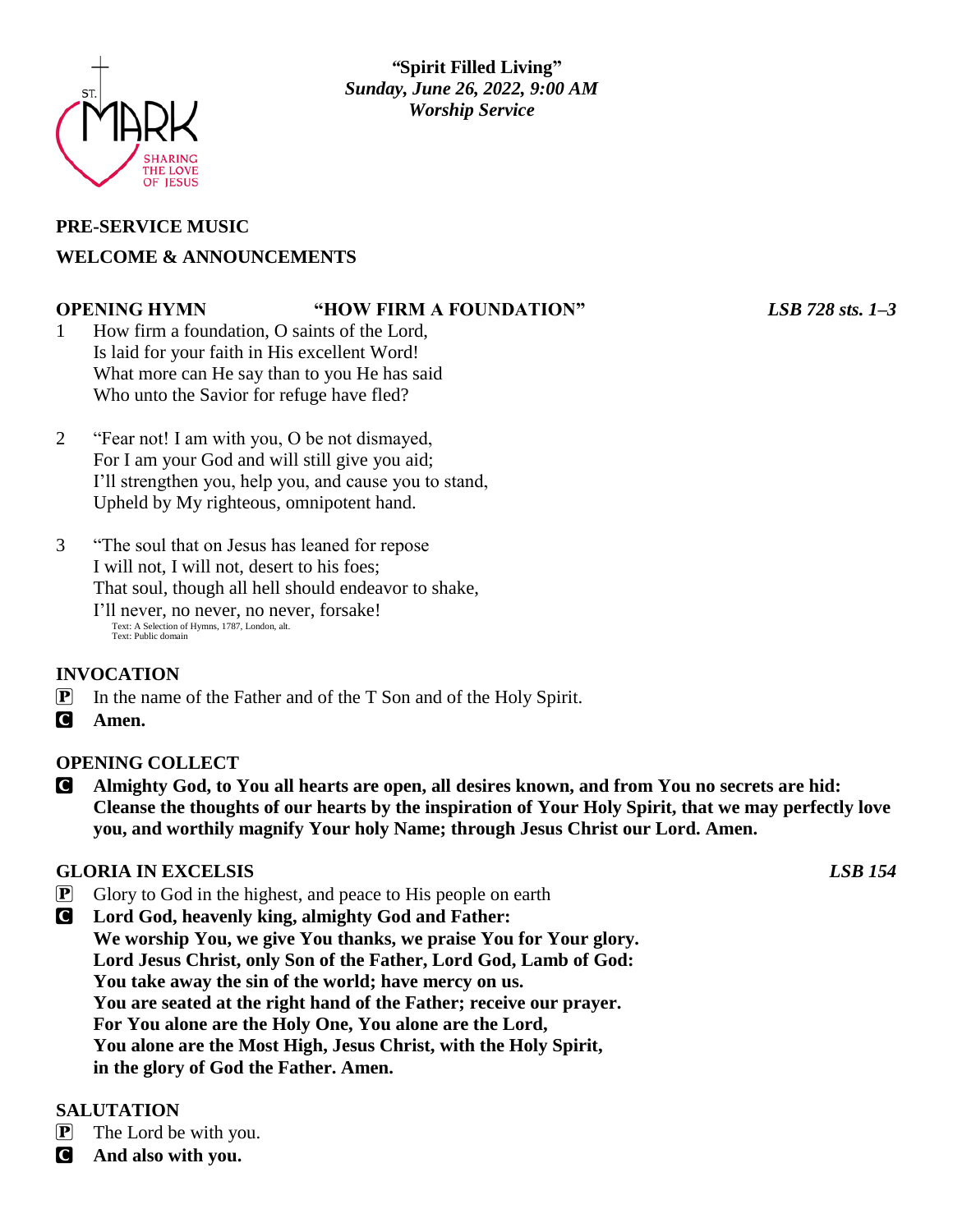### **PRAYER OF THE DAY**

#### P Let us pray.

Lord of all power and might, author and giver of all good things, graft into our hearts the love of Your name and nourish us with all goodness that we may love and serve our neighbor; through Jesus Christ, Your Son, our Lord, who lives and reigns with You and the Holy Spirit, one God, now and forever.

### C **Amen.**

#### **FIRST READING** *1 Kings 19:9b–21*

Behold, the word of the LORD came to [Elijah], and he said to him, "What are you doing here, Elijah?" He said, "I have been very jealous for the LORD, the God of hosts. For the people of Israel have forsaken your covenant, thrown down your altars, and killed your prophets with the sword, and I, even I only, am left, and they seek my life, to take it away." And he said, "Go out and stand on the mount before the LORD." And behold, the LORD passed by, and a great and strong wind tore the mountains and broke in pieces the rocks before the LORD, but the LORD was not in the wind. And after the wind an earthquake, but the LORD was not in the earthquake. And after the earthquake a fire, but the LORD was not in the fire. And after the fire the sound of a low whisper. And when Elijah heard it, he wrapped his face in his cloak and went out and stood at the entrance of the cave. And behold, there came a voice to him and said, "What are you doing here, Elijah?" He said, "I have been very jealous for the LORD, the God of hosts. For the people of Israel have forsaken your covenant, thrown down your altars, and killed your prophets with the sword, and I, even I only, am left, and they seek my life, to take it away." And the LORD said to him, "Go, return on your way to the wilderness of Damascus. And when you arrive, you shall anoint Hazael to be king over Syria. And Jehu the son of Nimshi you shall anoint to be king over Israel, and Elisha the son of Shaphat of Abel-meholah you shall anoint to be prophet in your place. And the one who escapes from the sword of Hazael shall Jehu put to death, and the one who escapes from the sword of Jehu shall Elisha put to death. Yet I will leave seven thousand in Israel, all the knees that have not bowed to Baal, and every mouth that has not kissed him."

So he departed from there and found Elisha the son of Shaphat, who was plowing with twelve yoke of oxen in front of him, and he was with the twelfth. Elijah passed by him and cast his cloak upon him. And he left the oxen and ran after Elijah and said, "Let me kiss my father and my mother, and then I will follow you." And he said to him, "Go back again, for what have I done to you?" And he returned from following him and took the yoke of oxen and sacrificed them and boiled their flesh with the yokes of the oxen and gave it to the people, and they ate. Then he arose and went after Elijah and assisted him.

P This is the Word of the Lord.

#### C **Thanks be to God.**

#### **SECOND READING** *Galatians 5:1, 13–25*

For freedom Christ has set us free; stand firm therefore, and do not submit again to a yoke of slavery.... For you were called to freedom, brothers. Only do not use your freedom as an opportunity for the flesh, but through love serve one another. For the whole law is fulfilled in one word: "You shall love your neighbor as yourself." But if you bite and devour one another, watch out that you are not consumed by one another.

But I say, walk by the Spirit, and you will not gratify the desires of the flesh. For the desires of the flesh are against the Spirit, and the desires of the Spirit are against the flesh, for these are opposed to each other, to keep you from doing the things you want to do. But if you are led by the Spirit, you are not under the law. Now the works of the flesh are evident: sexual immorality, impurity, sensuality, idolatry, sorcery, enmity, strife, jealousy, fits of anger, rivalries, dissensions, divisions, envy, drunkenness, orgies, and things like these. I warn you, as I warned you before, that those who do such things will not inherit the kingdom of God. But the fruit of the Spirit is love, joy, peace, patience, kindness, goodness, faithfulness, gentleness, self-control; against such things there is no law. And those who belong to Christ Jesus have crucified the flesh with its passions and desires.

If we live by the Spirit, let us also walk by the Spirit.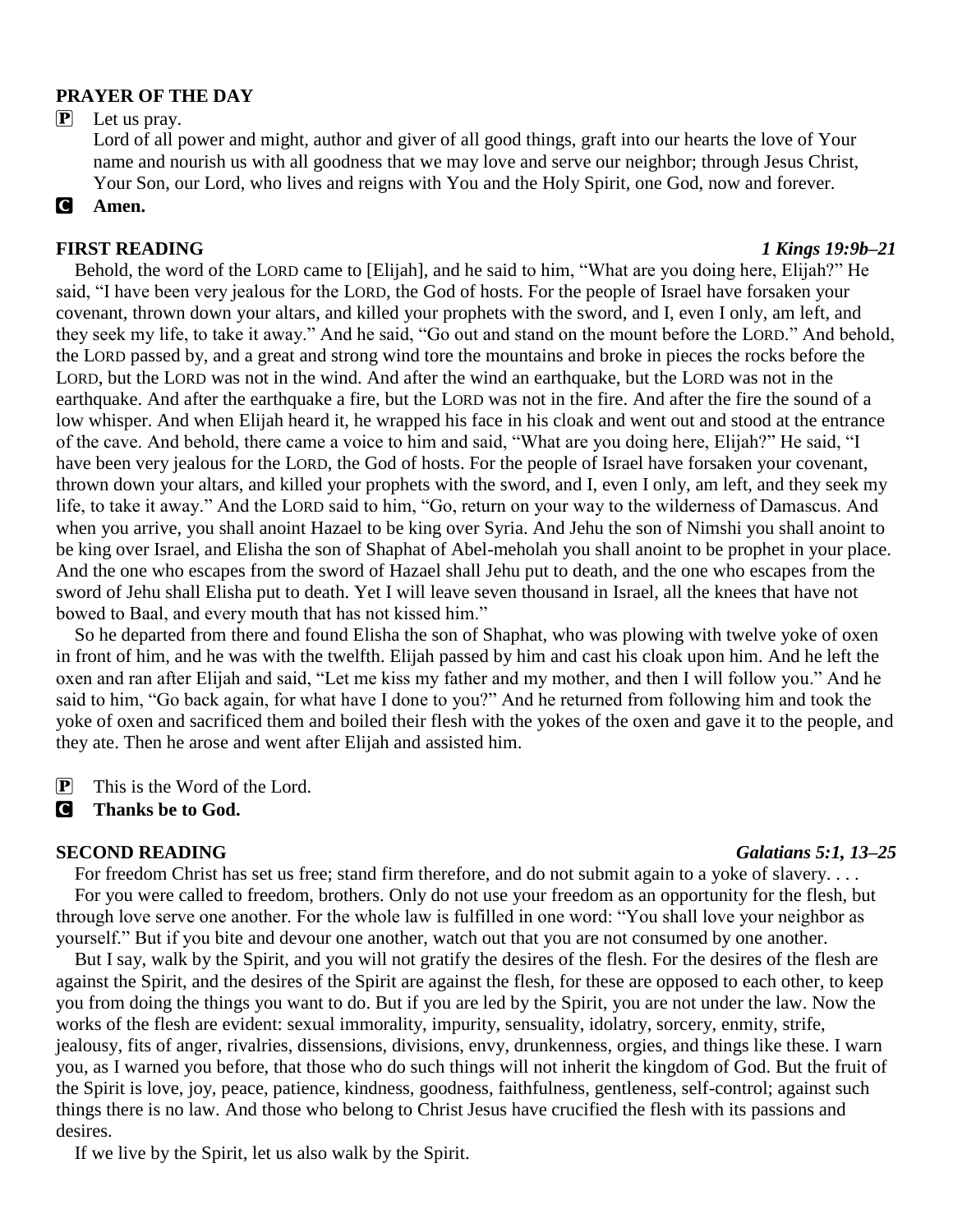- $\mathbf{P}$  This is the Word of the Lord.
- C **Thanks be to God.**

#### **HYMN "COME, FOLLOW ME," THE SAVIOR SPAKE** *LSB 688*

1 "Come, follow Me," the Savior spake, "All in My way abiding; Deny yourselves, the world forsake, Obey My call and guiding. O bear the cross, whate'er betide, Take My example for your guide.

- 2 "I am the light, I light the way, A godly life displaying; I bid you walk as in the day; I keep your feet from straying. I am the way, and well I show How you must sojourn here below.
- 3 "My heart abounds in lowliness, My soul with love is glowing; And gracious words My lips express, With meekness overflowing. My heart, My mind, My strength, My all, To God I yield, on Him I call.
- 4 "I teach you how to shun and flee What harms your soul's salvation, Your heart from ev'ry guile to free, From sin and its temptation. I am the refuge of the soul And lead you to your heav'nly goal."

5 Then let us follow Christ, our Lord, And take the cross appointed And, firmly clinging to His Word, In suff'ring be undaunted. For those who bear the battle's strain The crown of heav'nly life obtain. Text: tr. Charles W. Schaeffer, 1813–96; (sts. 1–3, 5): Johann Scheffler, 1624–77; (st. 4): Geistliche Lieder und Lobgesänge, 1695 Text: Public domain

### **THE HOLY GOSPEL** *Luke 9:51–62*

P The Holy Gospel according to St. Luke, the ninth chapter.

#### C **Glory to You, O Lord.**

When the days drew near for [Jesus] to be taken up, he set his face to go to Jerusalem. And he sent messengers ahead of him, who went and entered a village of the Samaritans, to make preparations for him. But the people did not receive him, because his face was set toward Jerusalem. And when his disciples James and John saw it, they said, "Lord, do you want us to tell fire to come down from heaven and consume them?" But he turned and rebuked them. And they went on to another village.

As they were going along the road, someone said to him, "I will follow you wherever you go." And Jesus said to him, "Foxes have holes, and birds of the air have nests, but the Son of Man has nowhere to lay his head." To another he said, "Follow me." But he said, "Lord, let me first go and bury my father." And Jesus said to him,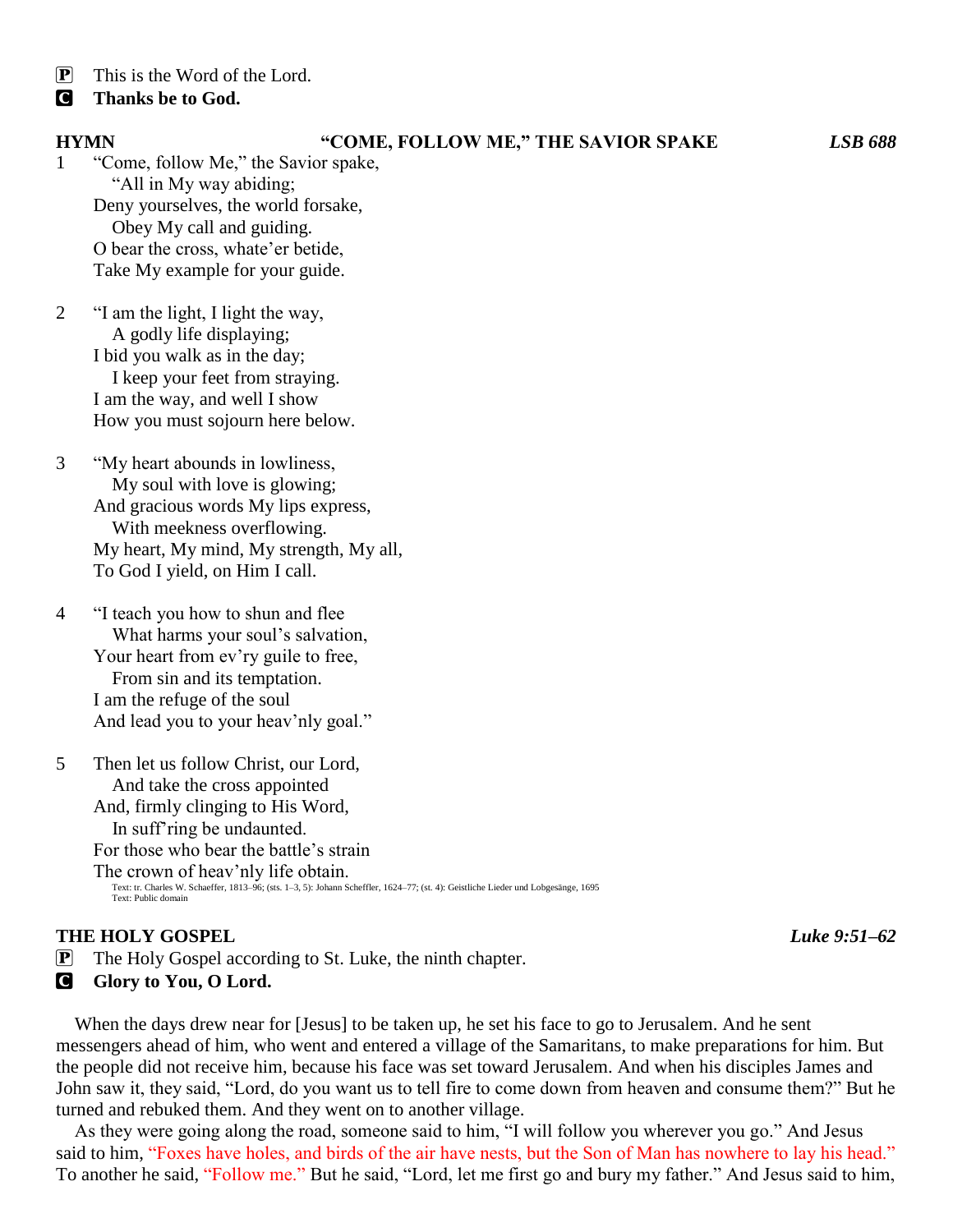"Leave the dead to bury their own dead. But as for you, go and proclaim the kingdom of God." Yet another said, "I will follow you, Lord, but let me first say farewell to those at my home." Jesus said to him, "No one who puts his hand to the plow and looks back is fit for the kingdom of God."

P This is the Gospel of the Lord.

C **Praise to You, O Christ.**

### **THE SERMON "SPIRIT-FILLED LIVING"**

### **NICENE CREED**

C **I believe in one God, the Father Almighty, maker of heaven and earth and of all things visible and invisible.**

**And in one Lord Jesus Christ, the only-begotten Son of God, begotten of His Father before all worlds, God of God, Light of Light, very God of very God, begotten, not made, being of one substance with the Father, by whom all things were made; who for us men and for our salvation came down from heaven and was incarnate by the Holy Spirit of the virgin Mary and was made man; and was crucified also for us under Pontius Pilate. He suffered and was buried. And the third day He rose again according to the Scriptures and ascended into heaven and sits at the right hand of the Father. And He will come again with glory to judge both the living and the dead, whose kingdom will have no end.**

**And I believe in the Holy Spirit, the Lord and giver of life, who proceeds from the Father and the Son, who with the Father and the Son together is worshiped and glorified, who spoke by the prophets. And I believe in one holy Christian and apostolic Church, I acknowledge one Baptism for the remission of sins, and I look for the resurrection of the dead and the life** T **of the world to come. Amen.**

# **THE PRAYERS OF THE CHURCH**

# **CONFESSION AND ABSOLUTION**

- $\mathbf{P}$  When you call to Me, I will answer you, says the Lord.
- C **I will be with you in trouble; I will rescue you and honor you.**
- $\mathbf{P}$  With long life the Lord will satisfy you
- C **and show you His salvation.**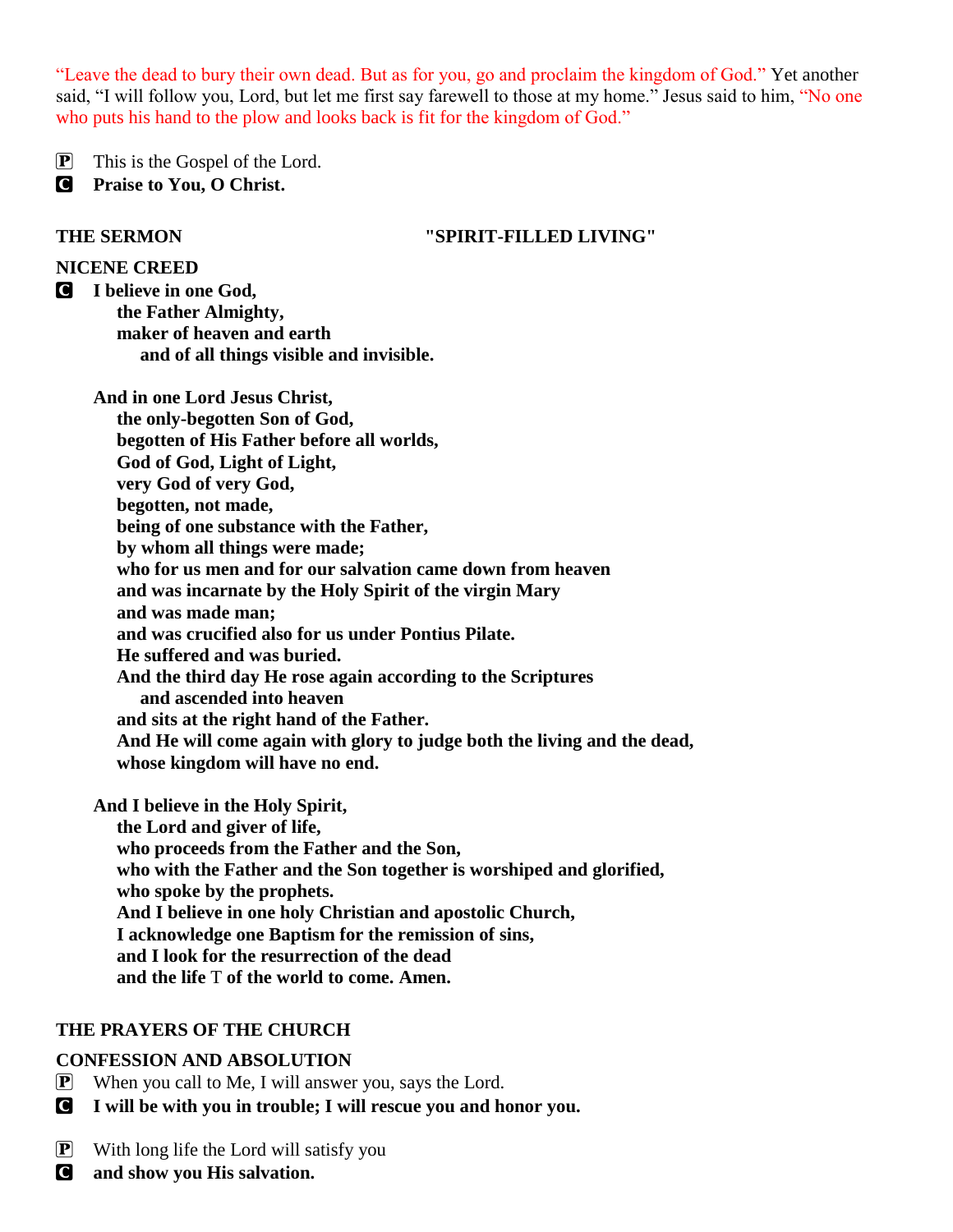- P Let us confess our sin in the presence of God and of one another.
- C **I confess to God Almighty, before the whole company of heaven and to you, my brothers and sisters, that I have sinned in thought, word, and deed by my fault, by my own fault, by my own most grievous fault; wherefore I pray God Almighty to have mercy on me, forgive me all my sins, and bring me to everlasting life. Amen.**
- P Almighty God in His mercy has given His Son to die for you and for His sake forgives you all your sins. As a called and ordained servant of Christ, and by His authority, I therefore forgive you all your sins in the name of the Father and of the T Son and of the Holy Spirit.
- C **Amen.**
- P May the Lord, who has begun this good work in us, bring it to completion in the day of our Lord Jesus Christ.
- C **Amen.**

# **PAX DOMINI**

- P The peace of the Lord be with you always.
- C **And also with you.**

### **HYMN "WIDE OPEN STAND THE GATES"** *LSB 639 st. 1*

- 1 Wide open stand the gates adorned with pearl, While round God's golden throne
	- The choirs of saints in endless circles curl,

And joyous praise the Son!

They watch Him now descending

To visit waiting earth.

The Lord of Life unending Brings dying hope new birth!

Text: J. K. Wilhelm Loehe, 1808–72; tr. Herman G. Stuempfle, Jr., 1923–2007 Text: © 2002 GIA Publications, Inc. Used by permission: LSB Hymn License no. 110005819

# **PREFACE**

- P The Lord be with you.
- C **And also with you.**
- $\mathbf{P}$  Lift up your hearts.
- C **We lift them to the Lord.**
- P Let us give thanks to the Lord our God.
- C **It is right to give Him thanks and praise.**

# **PROPER PREFACE**

#### **SANCTUS** *LSB 161*

C **Holy, holy, holy Lord God of pow'r and might: Heaven and earth are full of Your glory. Hosanna. Hosanna. Hosanna in the highest. Blessed is He who comes in the name of the Lord. Hosanna in the highest.**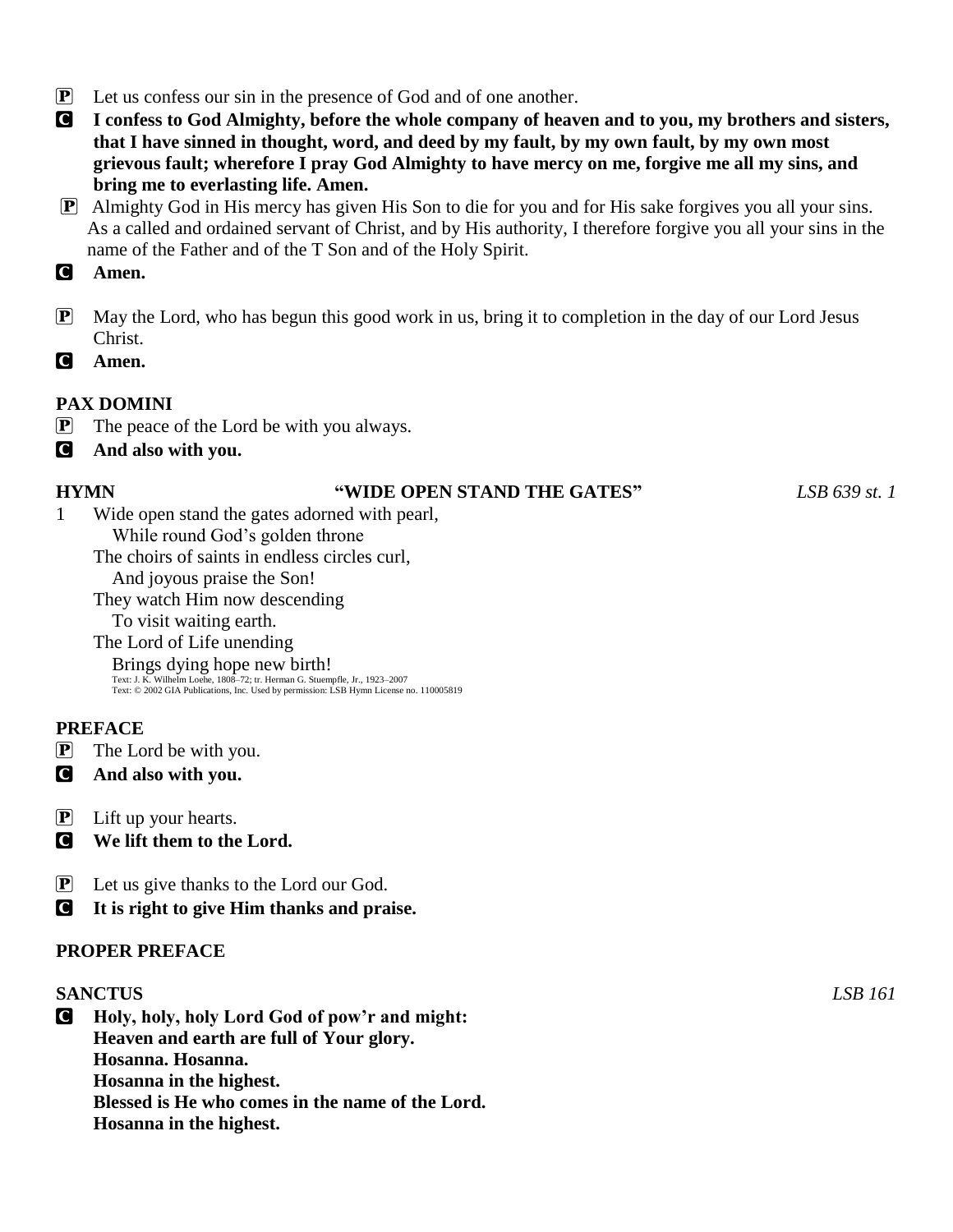# **THE GREAT THANKSGIVING**

P Holy and gracious Father: In Your infinite love You made us for Yourself, and, when we had fallen into sin and become subject to evil and death, You, in Your mercy, sent Jesus Christ, Your only and eternal Son, to share our human nature, to live and die as one of us, to reconcile us to You, the God and Father of all.

He stretched out His arms upon the cross, and offered Himself, in obedience to Your will, a perfect sacrifice for the whole world.

Our Lord Jesus Christ, on the night on which He was betrayed, took bread; and when He had given thanks, He broke it, and gave it to the disciples and said, "Take, eat: This is My Body, which is given for you. Do this in remembrance of Me."

In the same way also after supper, He took the cup; and when He had given thanks, He blessed it and gave it to His disciples and said, "Take, drink of this all of you: This cup is the New Testament in My Blood, which is shed for You and for many for the forgiveness of sins. This do, as often as you drink it, in remembrance of Me."

# **PROCLAMATION OF CHRIST**

 $\mathbf{P}$  Therefore, we proclaim the mystery of faith:

# C **Christ has died. Christ has risen. Christ will come again.**

P We celebrate the memorial of our redemption, O Father, in this our act of praise and thanksgiving. Recalling His death, resurrection, and ascension, we offer you these gifts of bread and wine. Sanctify them by Your Holy Spirit to be for Your people the Body and Blood of Your Son, the holy food and drink of new and unending life in Him. Sanctify us also that we may faithfully receive this holy Sacrament, and serve You in unity, steadfastness, and peace; and at the last day bring us with all Your saints into the joy of Your eternal kingdom.

# **THE GREAT AMEN**

- P All this we ask through Your Son, Jesus Christ: By Him, and with Him, and in Him, in the unity of the Holy Spirit all honor and glory is Yours, Almighty Father, now and forever.
- C **Amen.**

# **LORD'S PRAYER**

C **Our Father who art in heaven, hallowed be Thy name, Thy kingdom come, Thy will be done on earth as it is in heaven; give us this day our daily bread; and forgive us our trespasses as we forgive those who trespass against us; and lead us not into temptation, but deliver us from evil. For Thine is the kingdom and the power and the glory forever and ever. Amen.**

# **INVITATION**

P Welcome to the Lord's Table. Receive the bread of heaven and the cup of salvation.

C **Amen.**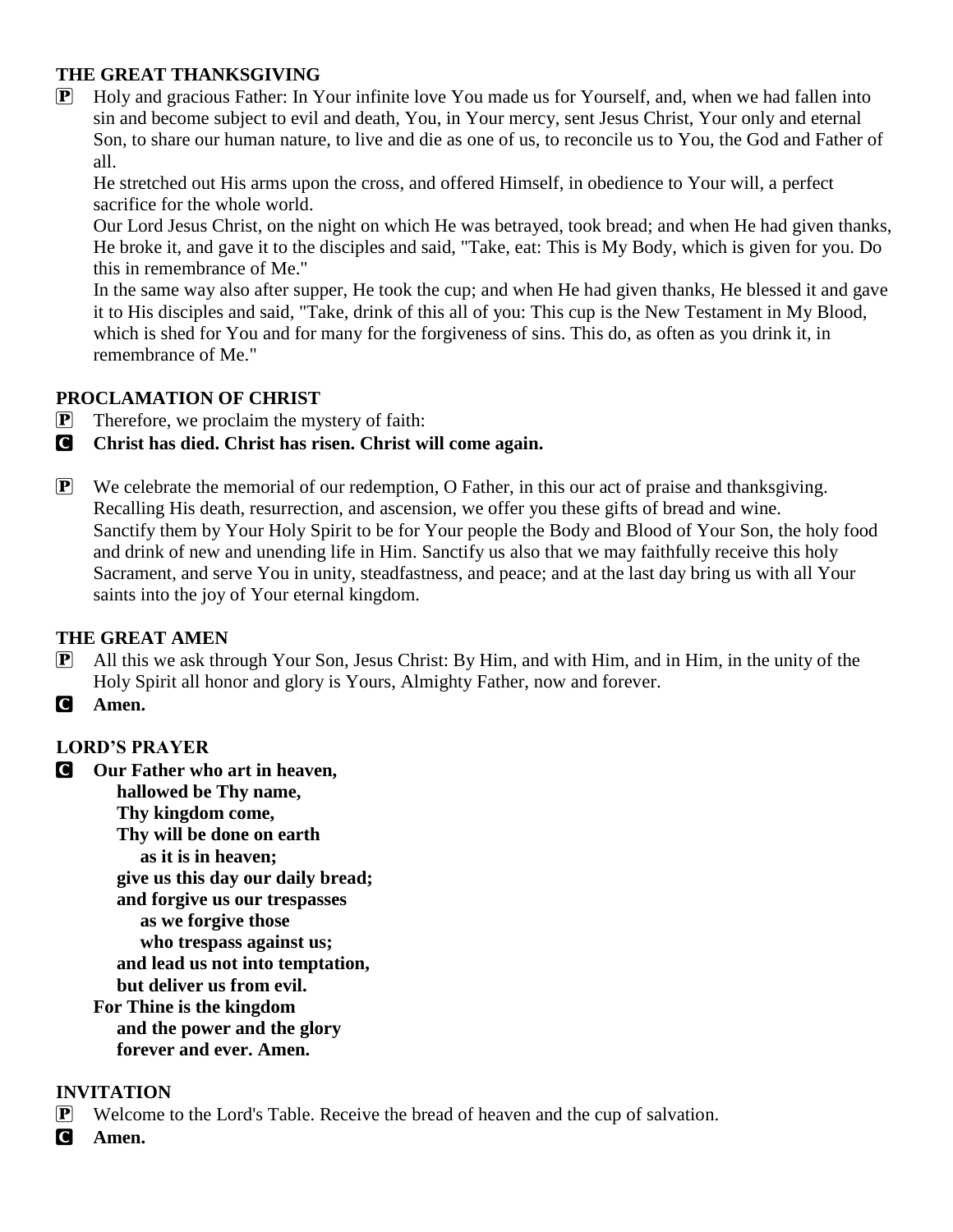#### **AGNUS DEI** *LSB 163*

C **Lamb of God, You take away the sin of the world; have mercy on us. Lamb of God, You take away the sin of the world; have mercy on us. Lamb of God, You take away the sin of the world; grant us peace.**

#### **DISTRIBUTION HYMNS**

#### **"MAY WE THY PRECEPTS, LORD, FULFILL"** *LSB 698*

- 1 May we Thy precepts, Lord, fulfill And do on earth our Father's will As angels do above; Still walk in Christ, the living way, With all Thy children and obey The law of Christian love.
- 2 So may we join Thy name to bless, Thy grace adore, Thy pow'r confess, From sin and strife to flee. One is our calling, one our name, The end of all our hopes the same, A crown of life with Thee.
- 3 Spirit of life, of love and peace, Unite our hearts, our joy increase, Thy gracious help supply. To each of us the blessing give In Christian fellowship to live, In joyful hope to die. Text: Edward Osler, 1798–1863, alt. Text: Public domain

#### **"O LIVING BREAD FROM HEAVEN"** *LSB 642*

- 1 O living Bread from heaven, How well You feed your guest! The gifts that You have given Have filled my heart with rest. Oh, wondrous food of blessing, Oh, cup that heals our woes! My heart, this gift possessing, With praises overflows.
- 2 My Lord, You here have led me To this most holy place And with Yourself have fed me The treasures of Your grace; For You have freely given What earth could never buy, The bread of life from heaven, That now I shall not die.
- 3 You gave me all I wanted; This food can death destroy. And You have freely granted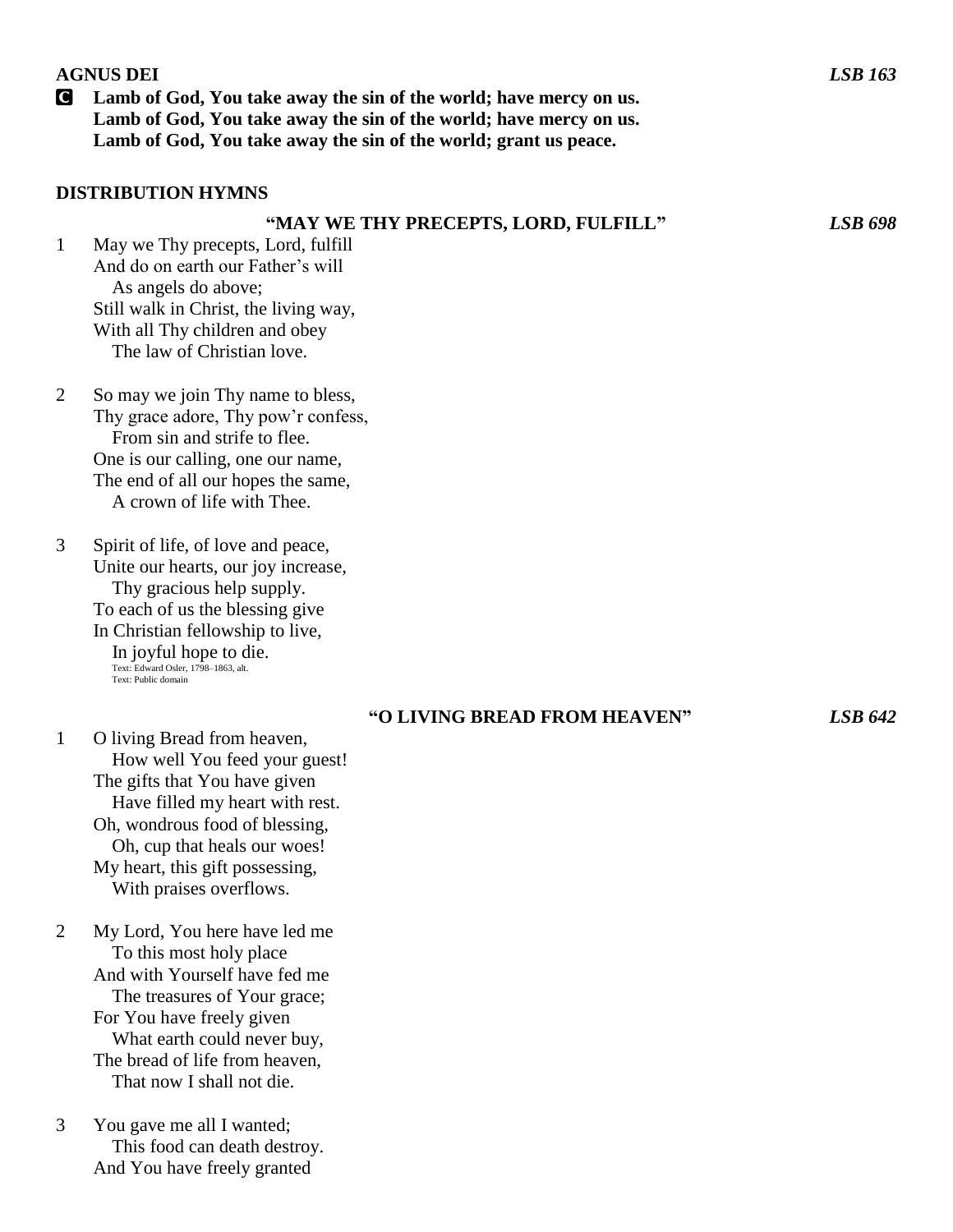The cup of endless joy. My Lord, I do not merit The favor You have shown, And all my soul and spirit Bow down before Your throne.

4 Lord, grant me then, thus strengthened With heav'nly food, while here My course on earth is lengthened, To serve with holy fear. And when You call my spirit To leave this world below, I enter, through Your merit, Where joys unmingled flow. Text: Johann Rist, 1607–67; tr. Catherine Winkworth, 1827–78, alt. Text: Public domain

#### **"O JESUS, BLESSED LORD, TO THEE"** *LSB 632*

- 1 O Jesus, blessèd Lord, to Thee My heartfelt thanks forever be, Who hast so lovingly bestowed On me Thy body and Thy blood.
- 2 Break forth, my soul, for joy and say: What wealth is come to me this day! My Savior dwells within my heart: How blessed am I! How good Thou art! Text: Thomas Hansen Kingo, 1634–1703; tr. Arthur J. Mason, 1851–1928 Text: Public domain

# **POST-COMMUNION COLLECT**

- P Eternal God, Heavenly Father, You have graciously accepted us as living members of Your Son our Savior Jesus Christ, and You have fed us with the spiritual food in the Sacrament of His Body and Blood. Send us now into the world in peace, and grant us strength and courage to love and serve You with gladness and unity of heart; through Jesus Christ, our Lord.
- C **Amen.**

### **SALUTATION**

- $\mathbf{P}$  The Lord be with you.
- C **And also with you.**

#### **BENEDICAMUS**

- $\overline{P}$  Let us bless the Lord.
- C **Thanks be to God.**

#### **BENEDICTION**

- P The Lord bless you and keep you. The Lord make His face shine on you and be gracious to you. The Lord look upon you with favor and T give you peace.
- C **Amen.**

1 Jesus shall reign where'er the sun Does its successive journeys run;

#### **CLOSING HYMN "JESUS SHALL REIGN"** *LSB 832 sts. 1, 5*